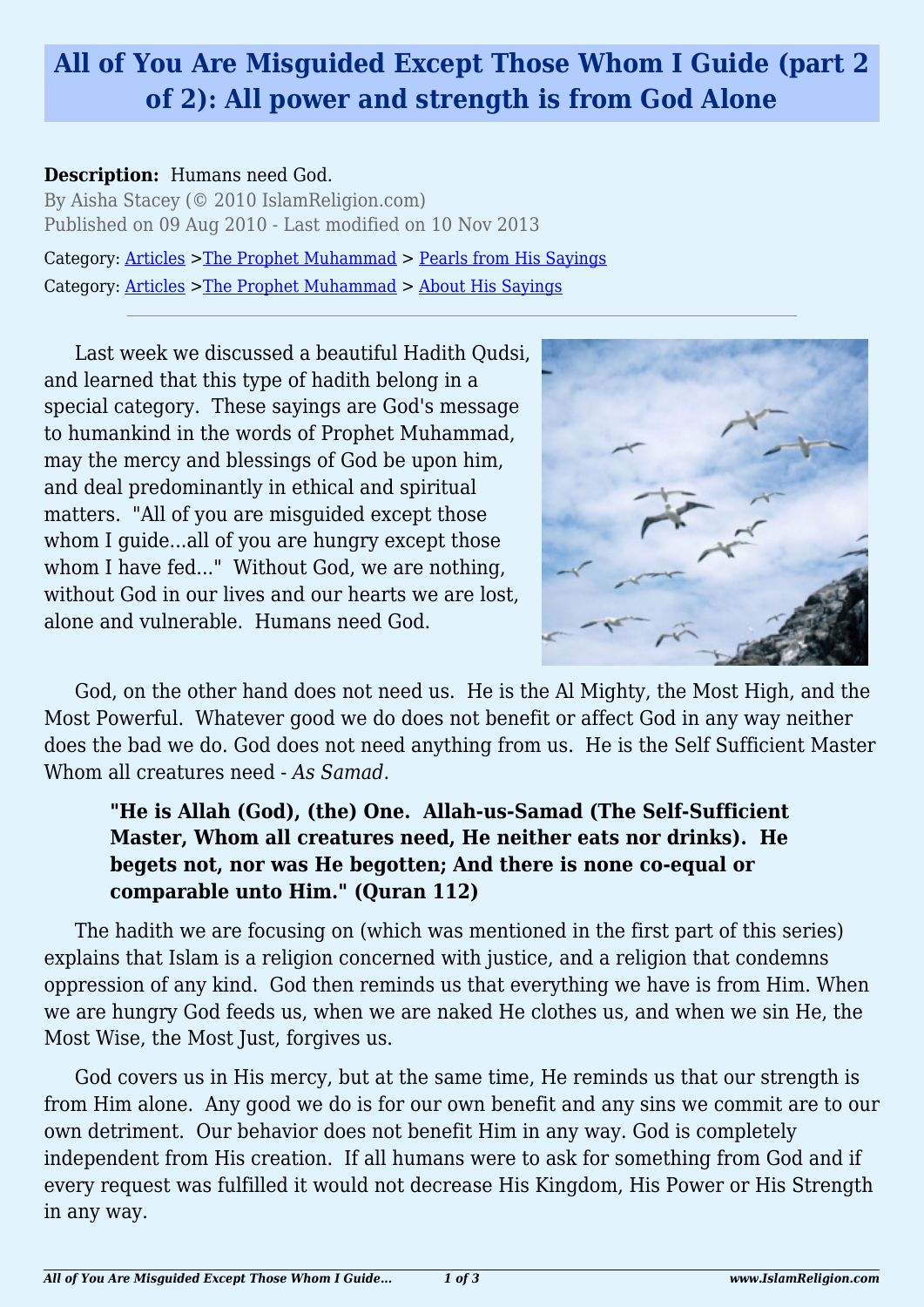Every day in our prayers we ask God to guide us on the straight path, the path that leads directly to His Mercy and Forgiveness. At least seventeen times a day Muslims repeat the words of the opening chapter of the Quran. We ask for God's guidance, acknowledge that we worship Him alone and seek help from Him alone.

**"All the praises and thanks be to God, the Lord of mankind, jinn and all that exists. The Most Gracious, the Most Merciful. The Only Owner (and the Only Ruling Judge) of the Day of Recompense (i.e. the Day of Resurrection). You (Alone) we worship, and You (Alone) we ask for help. Guide us to the Straight Path. The Way of those on whom You have bestowed Your Grace, not (the way) of those who earned Your Anger nor of those who went astray" (Quran 1:1-7)**

This hadith Qudsi God reminds us in a most beautiful and sublime way that all power and strength is from Him alone.

We are able to move and function, eat, drink, and breathe; all our bodily functions and systems work with precise timing. Our hearts beat and our blood circulates. All these functions depend entirely on the will of God. If any stop working, no one can return it to normal except by the will of God.

God is the One who provides all sustenance. Imagine all the work that goes into having a piece of toast for breakfast. The bread, the toaster, the butter, and the electricity and so on, all did not magically appear. The butter was churned, the toaster manufactured, the wheat was harvested, and turned into flour, and the bread was baked, wrapped and delivered. As we spread the butter on the toast we need to remember that none of these simple, yet necessary, tasks could have occurred without the permission or the power of God.

God is the Creator of everything and He has no needs. He does not need our obedience, and our disobedience does not harm Him. He does not need to reward us if we obey Him, he has chosen to because of His generosity. Quran tells us that we were created to worship God, but this does not mean He needs our worship; no, on the contrary, we are the ones who need to worship God. It is in the remembrance of God that our hearts find rest.

## **"..and I (God) did not create the jinn and mankind except that they should worship Me (Alone)." (Quran 51:56)**

## **"Verily, in the remembrance of God do hearts find rest." (Quran 13:28)**

"All of you are misguided except those whom I guide..." this is a beautiful and comprehensive saying from the traditions of Prophet Muhammad. It emphasises God's love for humankind, but it also reminds us that we should be grateful for that love. We can search for comfort and peace anywhere in this world but we will never find it until we search for it in our relationship with God.